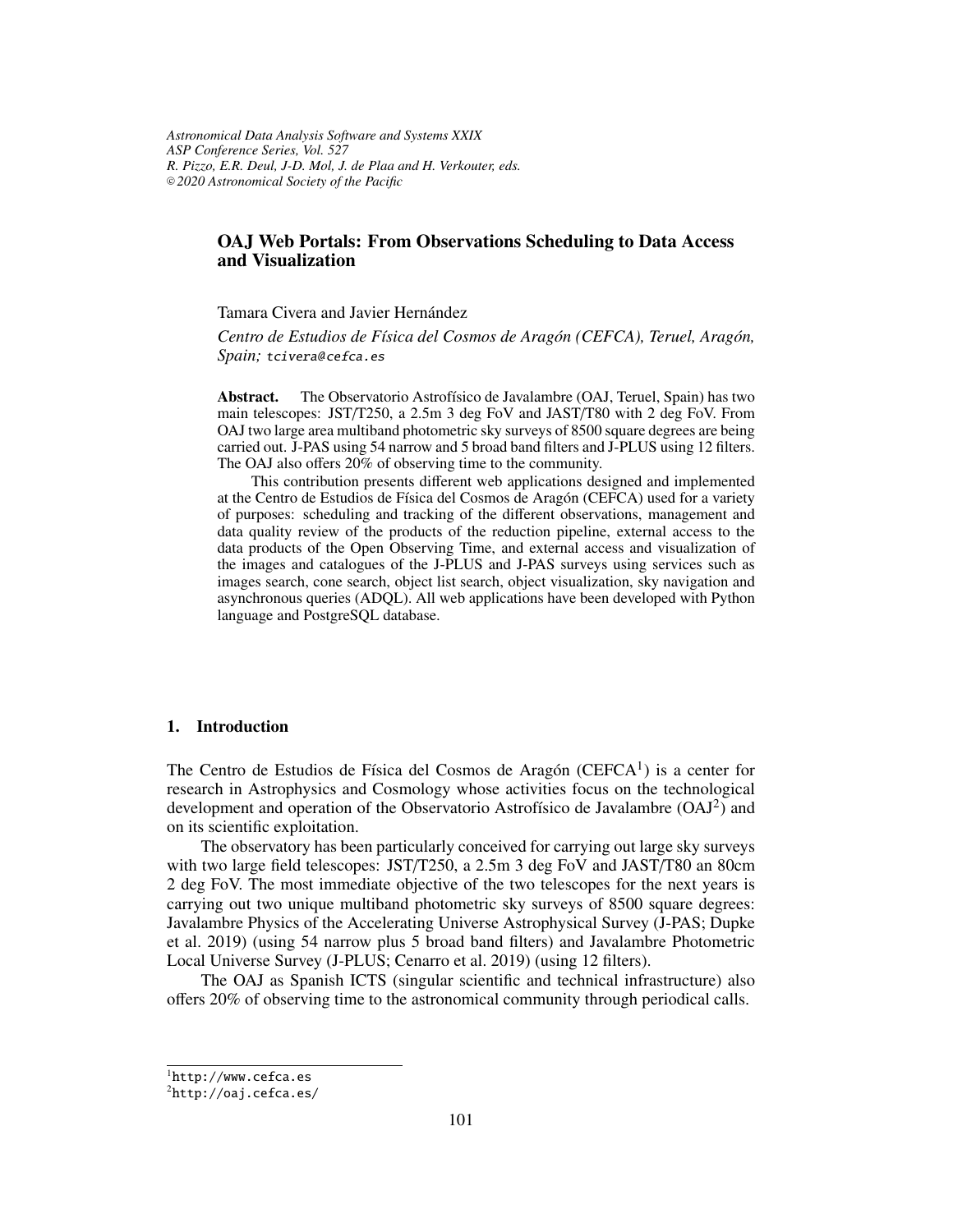#### 102 Civera and Hernández

## **2. Scheduling and tracking the observations: Tracking portals**

The observatory has to deal with the complexity of carrying out two large area surveys, J-PLUS and J-PAS, with thousands of pointings in different filters, and different open time projects with different requirements and types of observations (queue and target of opportunity (ToO)). To schedule and track all these observations two different web portals have been implemented: J-PLUS Tracking portal (for J-PLUS survey) and TAC Tracking portal (for open time projects).

These portals include tools to plan the best observations during the night depending on object visibility, the priority and the moon distance; to track the observations to easily know if they are already observed, not observed or they must be repeated; to know the status of the survey; and to create the command files for the telescope.



Figure 1. J-PLUS Tracking Tool.

### **3. Reduction pipelines management and review: The reduction portal**

Right after the data acquisition, the images are archived in the Unit for Processing and Data Archiving (UPAD) and they are pipeline processed (Cristóbal-Hornillos et al. 2014). During this pipeline processing different data, images and products are generated and saved in the pipeline database and in the UPAD main storage.

A web portal, the reduction portal, has been created to easily access to all these information. This web interface uses the administrative database to provide an agile access to the status, processing history, metadata, measurements and statistics of the images and plots that allows the validation of the image quality and the data treatment.

#### **4. Data publication: The catalogues portal**

J-PAS and J-PLUS include images, dual and single catalogue data which include parameters measured from images and photo-redshift computations. In single mode catalogues, objects detection is performed independently on each filter using SExtractor while in dual mode catalogues object detection and aperture definition is performed in a reference band ('rSDSS') and the measurements are done in each filter using SExtractor (Dual Mode) having as result a photo-spectra of each object.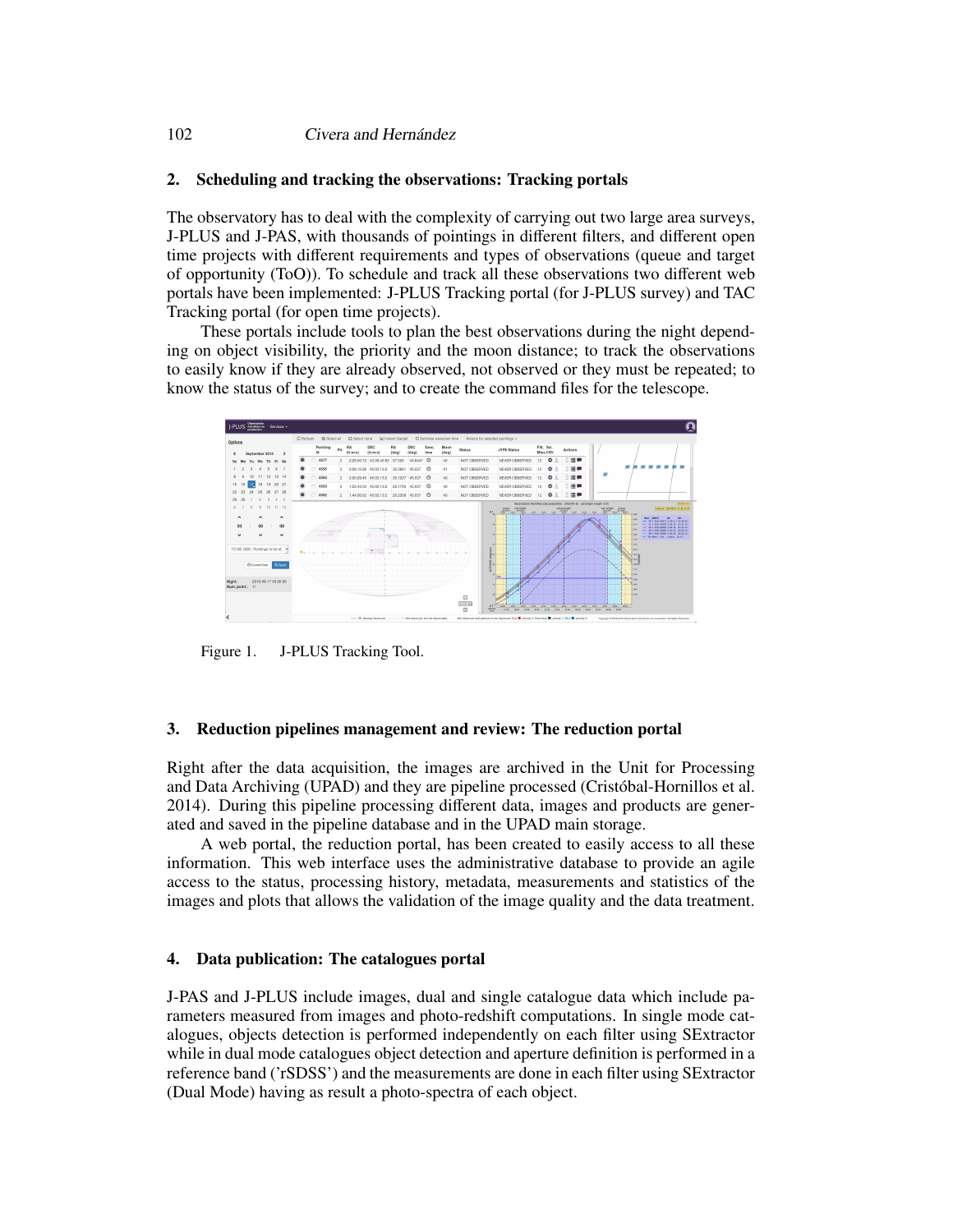

Figure 2. Catalogues portal. *Left:* Sky navigator *Right:* Object list service

A powerful web portal, the catalogues portal<sup>3</sup>, has been implemented to publish all this survey data offering advanced tools, each suited to a particular need, for data search, visualization and download.

The portal includes a sky navigator service where users can navigate through the sky and click on the different objects which allows them to visualize a summary of the object properties and its photo-spectra and explore it using the Object Visualization tool. The Object Visualization tool displays all the parameters of the object and the image thumbnail in each filter as well as provides tools to download reports and custom object fits cut-outs and to perform cross matches in other catalogues.

The portal also provides an object list search tool which lets the user upload a list of sky positions, object names or objects identifiers and then returns a list of objects near those positions displaying a customizable summary, photo-spectra and thumbnail images for all of them. An asynchronous queries interface based on Virtual Observatory  $(VO)^4$  Table Access Protocol (TAP) has been also implemented in the portal where users can perform Astronomical Data Query Language (ADQL) queries to the database to search for all objects that meet any criteria they can think of.

Other services supplied are a cone search service (which lets the user search the database for objects near a certain sky position and with certain brightnesses and photoredshift), an image search service (where the user can search and download the survey images) and a Multi-Order Coverage Map (MOC) service (where the MOC file which describes the area covered can be downloaded).

All of these services support Simple Application Messaging Protocol (SAMP) that enables the catalogues portal interoperate and communicate with VO-compatible applications. Moreover, catalogue data are also accessible through VO protocols as SIAP (Simple Image Access Protocol), SCS (Simple Cone Search), SSAP (Simple Spectral Access Protocol) or TAP (Hernandez & Civera 2020).

### **5. Data publication: The TACData portal**

External access to the data collected as part of an Open Time proposal is provided to its PIs and CoIs once the observations are concluded and validated. The data provided include raw scientific data, calibration frames and scientific data reduced and calibrated

<sup>3</sup>http://archive.cefca.es/catalogues

<sup>4</sup>http://www.ivoa.net/